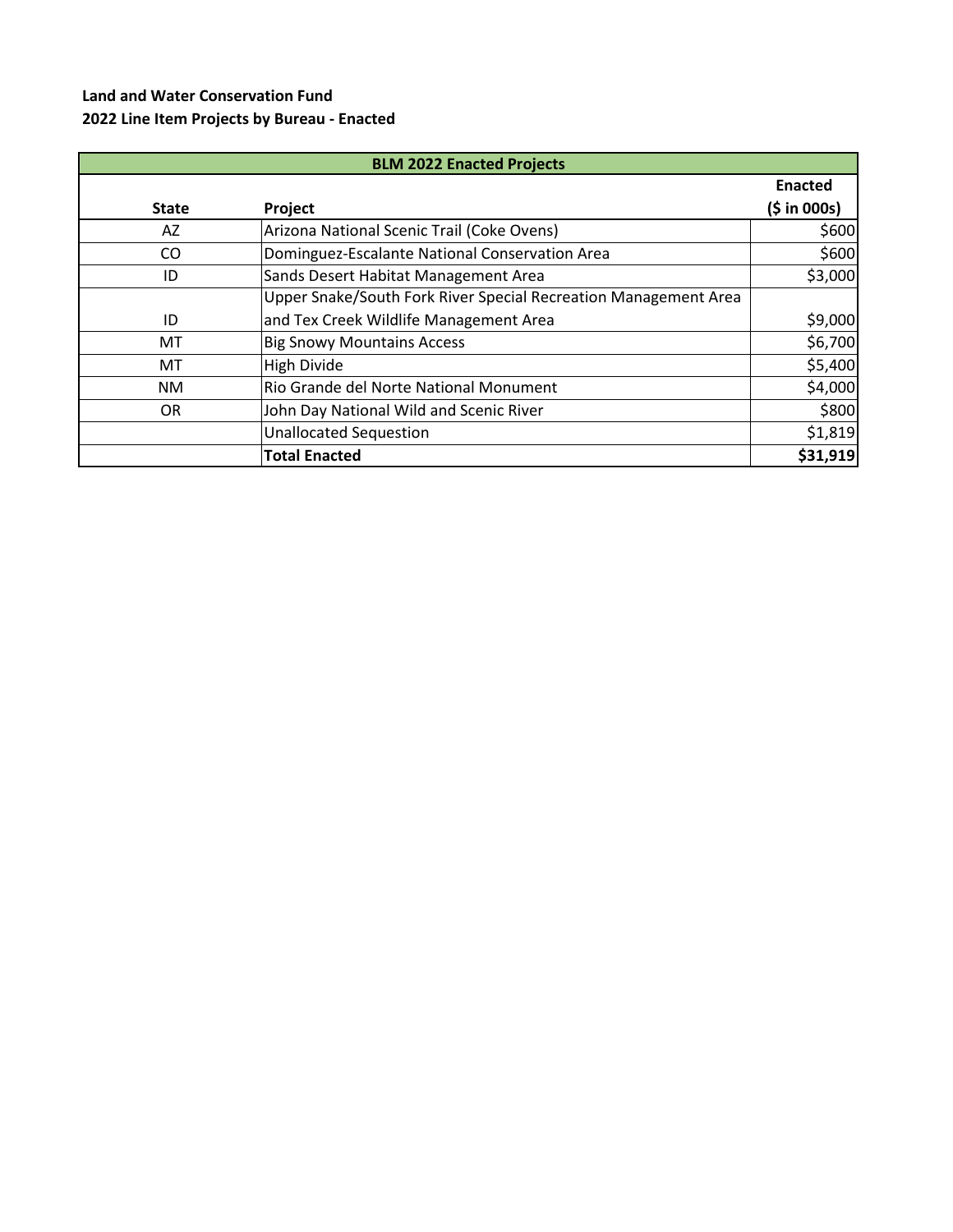| <b>FWS 2022 Enacted Projects</b> |                                                     |                |  |
|----------------------------------|-----------------------------------------------------|----------------|--|
|                                  |                                                     | <b>Enacted</b> |  |
| State(s)                         | Project                                             | (5 in 000s)    |  |
| <b>AR</b>                        | Cache River National Wildlife Refuge                | \$1,000        |  |
| <b>AR</b>                        | Felsenthal National Wildlife Refuge                 | \$4,500        |  |
| CA                               | Sacramento River National Wildlife Refuge           | \$1,000        |  |
| CA                               | San Joaquin River National Wildlife Refuge          | \$2,500        |  |
| CT/MA/NH/VT                      | Silvio O. Conte National Fish and Wildlife Refuge   | \$17,200       |  |
| CT/MA/ME/NH/NY/RI                | Great Thicket National Wildlife Refuge              | \$2,500        |  |
| FL                               | St. Marks National Wildlife Refuge                  | \$2,000        |  |
| IA/IL/ MN/WI                     | <b>Upper Mississippi River NWFR</b>                 | \$1,500        |  |
| IA/MN                            | Northern Tallgrass Prairie National Wildlife Refuge | \$500          |  |
| ID/UT/WY                         | <b>Bear River Watershed CA</b>                      | \$2,316        |  |
| IL/MO                            | Middle Mississippi River National Wildlife Refuge   | \$1,000        |  |
| IL/WI                            | Hackmatack National Wildlife Refuge                 | \$1,250        |  |
| IN                               | Patoka River National Wildlife Refuge               | \$1,000        |  |
| <b>MO</b>                        | Big Muddy National Fish and Wildlife Refuge         | \$1,000        |  |
| MT                               | Montana CAs and National Wildlife Refuges           | \$6,050        |  |
| <b>OR</b>                        | Ankeny National Wildlife Refuge                     | \$1,500        |  |
| <b>OR</b>                        | William L. Finley National Wildlife Refuge          | \$1,000        |  |
| <b>TX</b>                        | Attwater Prairie Chicken National Wildlife Refuge   | \$3,000        |  |
| <b>TX</b>                        | Laguna Atascosa National Wildlife Refuge            | \$4,000        |  |
| <b>TX</b>                        | Lower Rio Grande National Wildlife Refuge           | \$1,000        |  |
| VA                               | Rappahannock River Valley National Wildlife Refuge  | \$2,000        |  |
|                                  | <b>Unallocated Sequestion</b>                       | \$3,495        |  |
|                                  | <b>Total Enacted</b>                                | \$61,311       |  |